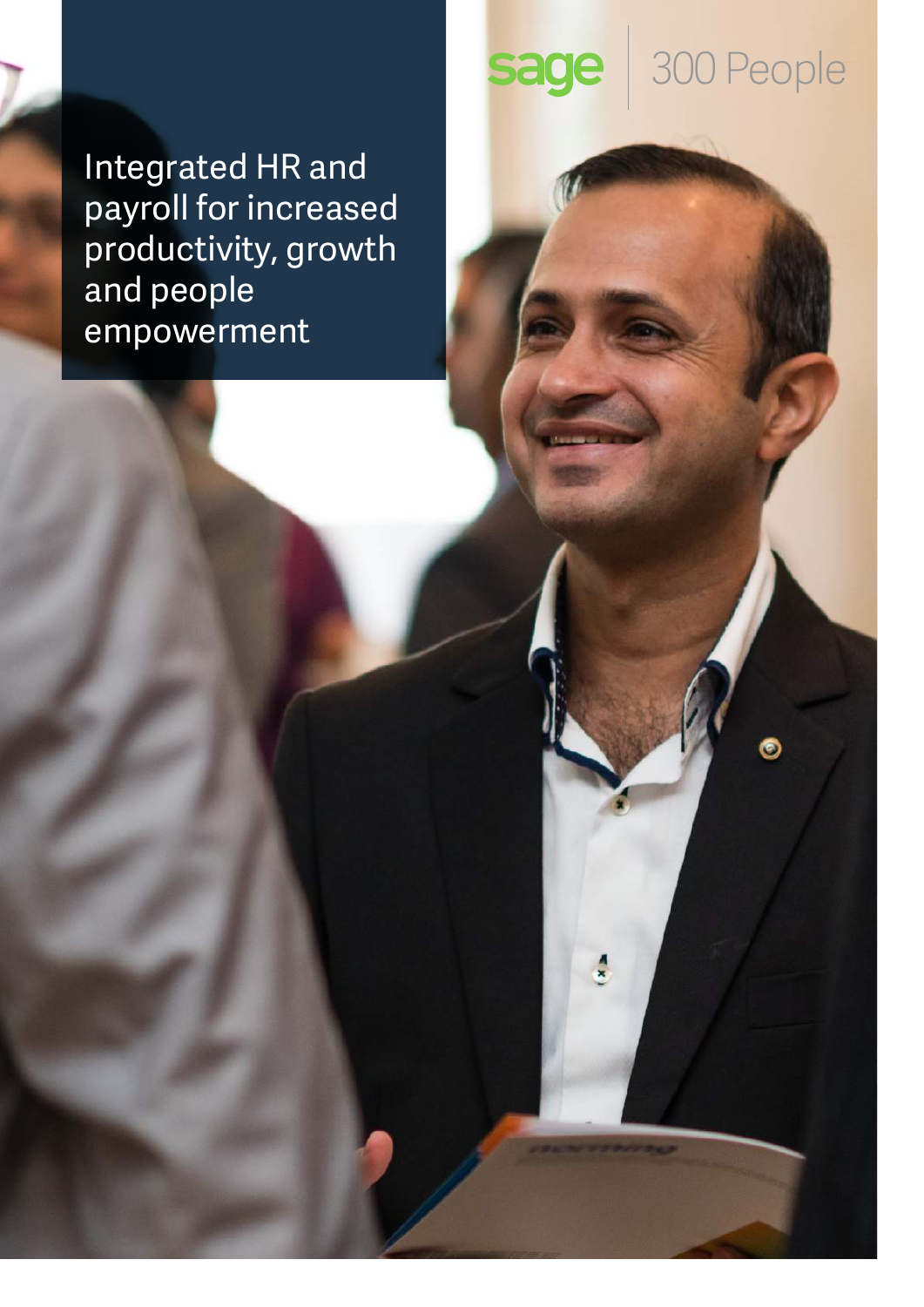

# **Integrated HR, payroll and self-service**

## *Sage 300 People is the powerful, highly customisable solution that takes care of HR and payroll—giving you more time to take care of business.*

Drawing from Sage's 30-year history as a leader in the HR and payroll industry, Sage 300 People is designed for larger, mid-market and enterprise-size businesses.

br<br>ut Specifically, this solution is best suited for companies seeking a natural migration path from legacy systems or wanting a system that will co-exist or integrate tightly with their existing business management solution (BMS) or other applications.

Sage 300 People lets you break free from legacy systems with a solution that offers more complex functionalities than those previously available in the Middle East, but without the high cost of custom-built systems.

With self-service capabilities and dashboard tools, Sage 300 People makes business insights accessible to all your employees.

#### Modules and features

| Payroll                                                                                                                  | <b>HR</b>                                                                                                                                                                                                            |           | <b>Self Service</b>                                                           |
|--------------------------------------------------------------------------------------------------------------------------|----------------------------------------------------------------------------------------------------------------------------------------------------------------------------------------------------------------------|-----------|-------------------------------------------------------------------------------|
| • Payroll<br>• Job costing<br>General ledger<br>• Localised for other<br>countries<br>(multi-legislation)<br>• InfoSlips | • Employee management<br>• Leave<br>• Employee equity<br>• Skills and learning<br>development<br>• Job and position<br>management<br>• Performance management<br>• Job requisition<br>• Medical claims<br>• TimeFlow |           | • One module for both<br>employee self-service and<br>management self-service |
| Core                                                                                                                     |                                                                                                                                                                                                                      |           |                                                                               |
| Security                                                                                                                 | Reporting                                                                                                                                                                                                            | Scheduler | <b>Notifications</b>                                                          |

*All the tools you need to drive HR and payroll in one integrated, state-of-the-art solution*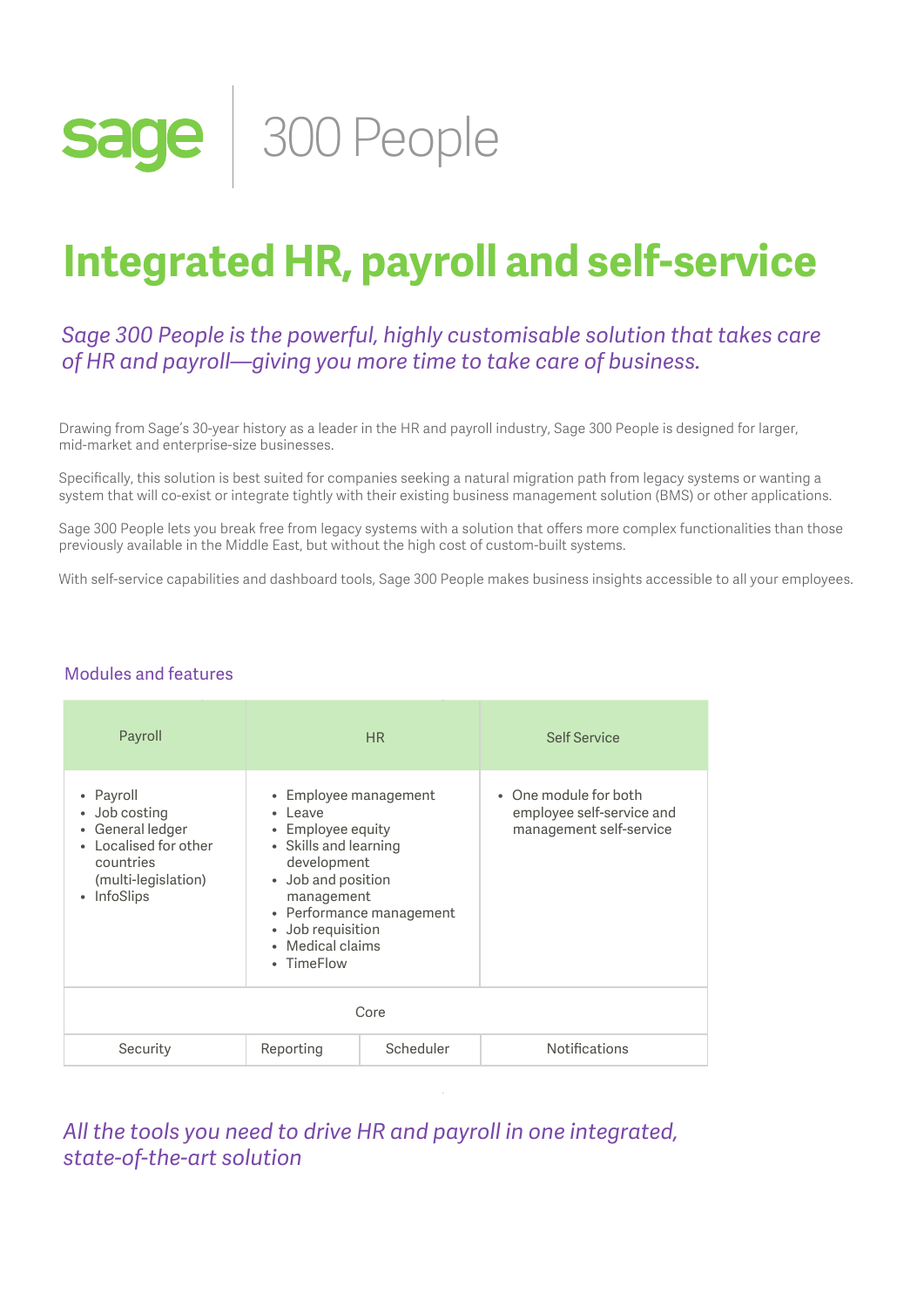# The only account on a counting and payroll solution your business will be an annual solution your business will ever need. Sage 300 People is an agile,  **cost-effective, and innovative solution with world-class capabilities, including:**



# **Security, stability and improved processes.**  $\blacksquare$

You can create recurring and non-recurring debit orders online and oage 500 Feopie not only gives you all tight security and rock-solid stability, it provides impressive improvements<br>In processing, a design that complements existing enterprise resource planning applications, and builds on Sage 300 People not only gives you airtight security and rock-solid stability, it provides impressive improvements strength of SQL as a unified platform.



## **Online, real-time design.**

Online, real-time design makes your processing easy to monitor, cutting down on errors and reducing risk. And, its combination with a period-driven system is unprecedented in the industry, giving you truly state-of-the-art technology.



## **Fast and efficient implementation**

*PAY NOW GATEWAY* The pioneering design of Sage 300 People ensures complete implementation in a fraction of the time taken to install competing systems of the same calibre.



## **Tools to empower employees**

Access the information they need to make informed decisions and help grow your business. Retain and motivate your employees by giving them the power to work to their full potential with tools to



## **Technology that grows with you**

Sage 300 People grows with your business, giving you the stability and security you need to manage resources efficiently and satisfy all compliance requirements as you take your organisation into the future.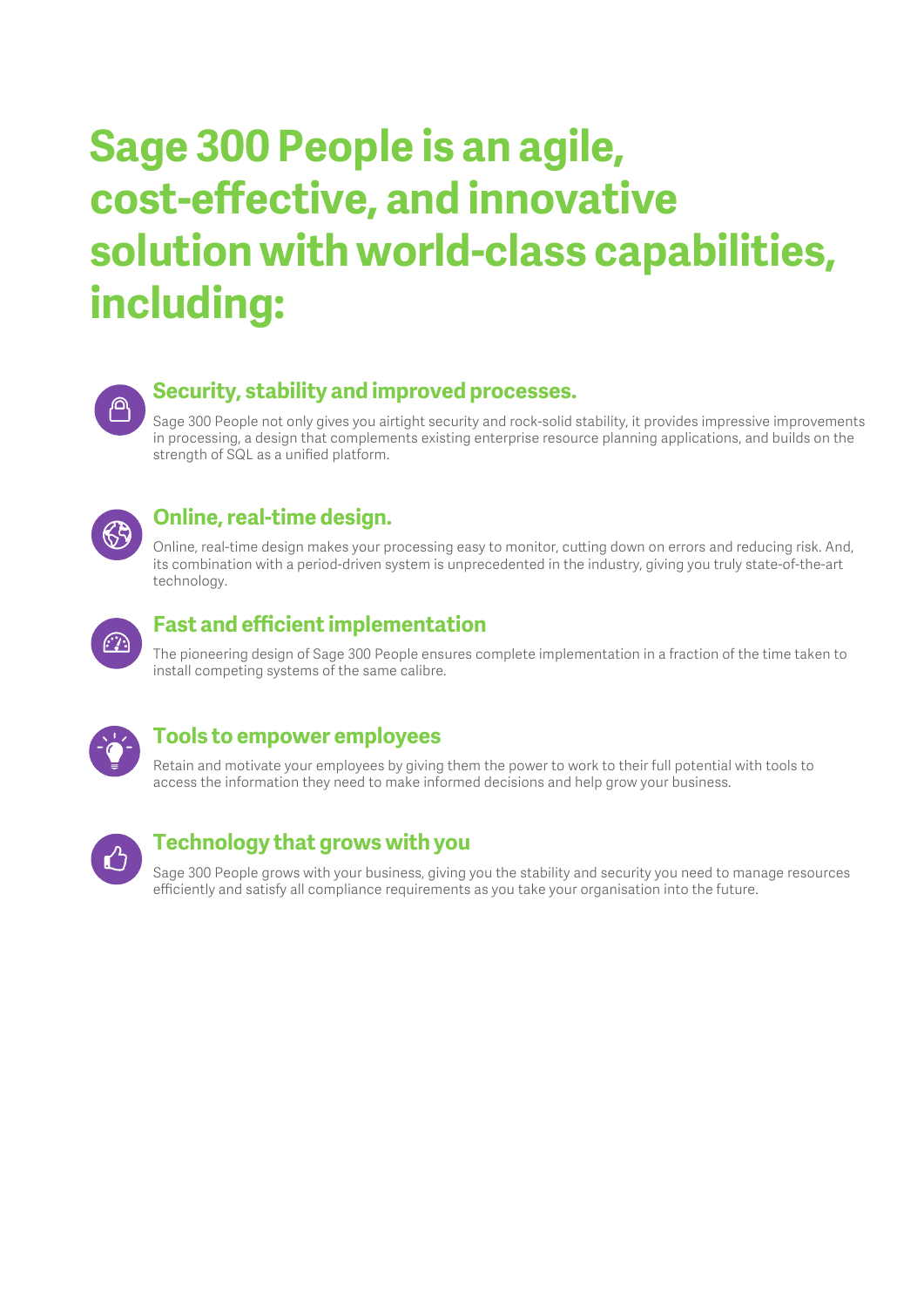# $T$ **Improved productivity through integration**

*5 from being wasted and improves productivity with state-of-the-art technology A fully integrated HR and payroll solution, Sage 300 People prevents resources built on a single database that integrates seamlessly with other sage products, including:*

- 
- $\ddotsc$ • Sage 200 Evolution<br>• Sage 300cloud<br>• Sage SkillsMap • Sage 300cloud
	- Sage SkillsMap
	- Sage Pay

# **The benefits of an integrated solution**

#### Research shows that:

- Best-in-class organisations are 53% more likely to have unified HR and financial data.
- *7* their overall business performance. • Organisations integrating time and attendance with payroll spend less money and use fewer resources, improving
- Payroll process errors are reduced by more than 20% and manual transactions decrease dramatically (from 5.9% to 0.1%) with an integrated solution.
- In organisations with unified HR and financial data, collaboration across departments is more than three times higher.

*9 " The fact that our human resources and payroll departments have access to the same set of up-to-date information is introducing a new level of efficiency to our business. "*

## *Jackie Botha, Payroll Manager, WSP*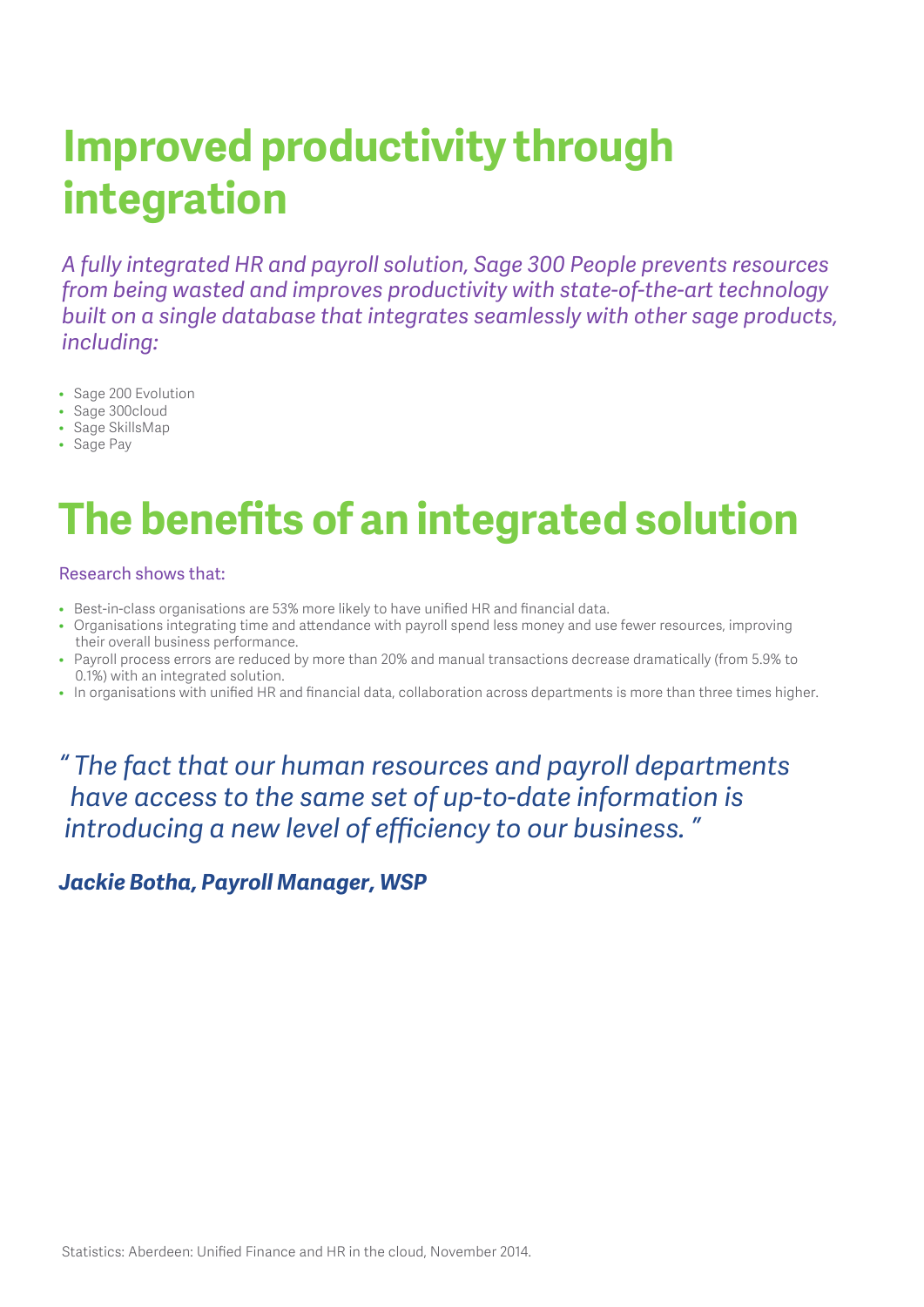# **Empower your employees with ESS**

Empowered employees are motivated to grow your business. Sage 300 People gives your company the technology to enable collaboration with your employees while providing them with improved service.

The Employee Self Service (ESS) component of Sage 300 People allows employees to apply for leave, manage their claims and personal details (incl. bank accounts and next-of-kin information), view current and previous payslips and tax certificates, print selected reports, and much more.

ESS also enables line managers to interact with their teams and conduct performance reviews and surveys; while ensuring your company is in complete control with features designed to restrict access to specific individuals or groups of employees.

# **Stay in control**

Global research reveals that improving sales and reducing operating costs are top business priorities for mid- and enterprise-market customers across all regions.

While your company pursues these key goals, Sage 300 People helps you stay in control of vital HR factors: from compliance with new and ever-changing social regulations toestablishing best HR practices, achieving a global view of your HR budget, automatingback-office processes, mapping workforce skills, and anticipating changes in your organisation.

*" The reporting tool in Sage 300 People is very powerful and gives us the functionality to amend existing reports by filtering, sorting and grouping fields. The ability to easily export a report to Excel or to attach a report to an email is a massive advantage. "*

## *Glenda Mitchley, Group Payroll Manager, Unitrans Automotive*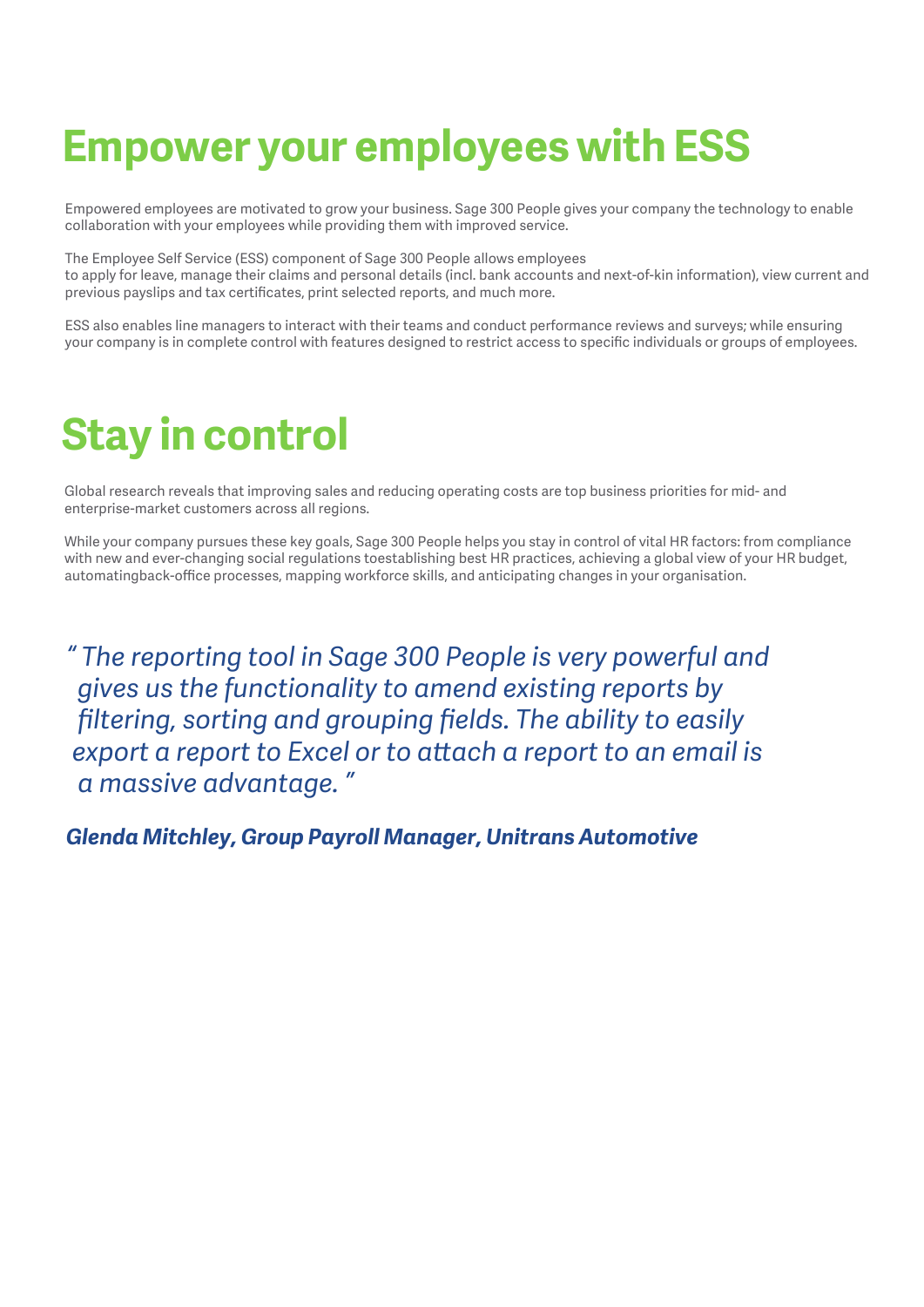# **Features and functions**

# **Personnel administration**

- Unlimited companies, hierarchical levels, employees, pay period configurations and pay runs.
- Unlimited earning, deduction, company contribution, fringe benefit or provision definitions.
- Regular statutory updates ensure full compliance.
- Net-up calculations of salaries and wages, and net-pay splits between bank accounts.
- Full histories of every period are stored separately and can be recalled at any time.
- Reports can be drawn for a single company or consolidated for multiple companies.
- Stay secure up to field level and use Microsoft Active Directory for user authentication.
- All actions are recorded for detailed audit reports.

# **Payroll**

#### Payslips

- Multiple payslips per pay period which can be consolidated into a single printable payslip.
- Automatic pro-rata calculations of earnings and deductions by engagement or termination dates.
- A minimum net pay feature which allows a minimum expected salary to be paid. Once a specified value is reached, rules prevent net pay dropping below this value.

#### Employee management

- Create multiple records for a single person.
- Use built-in checklists to create new employees and terminate existing ones.
- Move employees easily between companies, company rules, or policies with the Employee Transfer Wizard.

#### Content management

- Attach employee and company documents (incl. Microsoft Word, Excel, and scanned files) to any record in the system—for easy access to complete, electronic employee records.
- All uploaded documents are stored in the database, securely backed up with all other company and employee information.

#### Company management

- Create unlimited companies per database.
- Define multiple payment cycles per company (daily, weekly, monthly) and use any combination of these cycles within a single company.
- View pay periods two years in advance.

#### Remuneration structures

• Create default payslip structures containing payroll definitions that apply to an individual or group of employees who share similar payslip setups.

#### Leave management

- Customise the leave function to align with your company's policies.
- Grant line managers access to leave management reports via Self Service.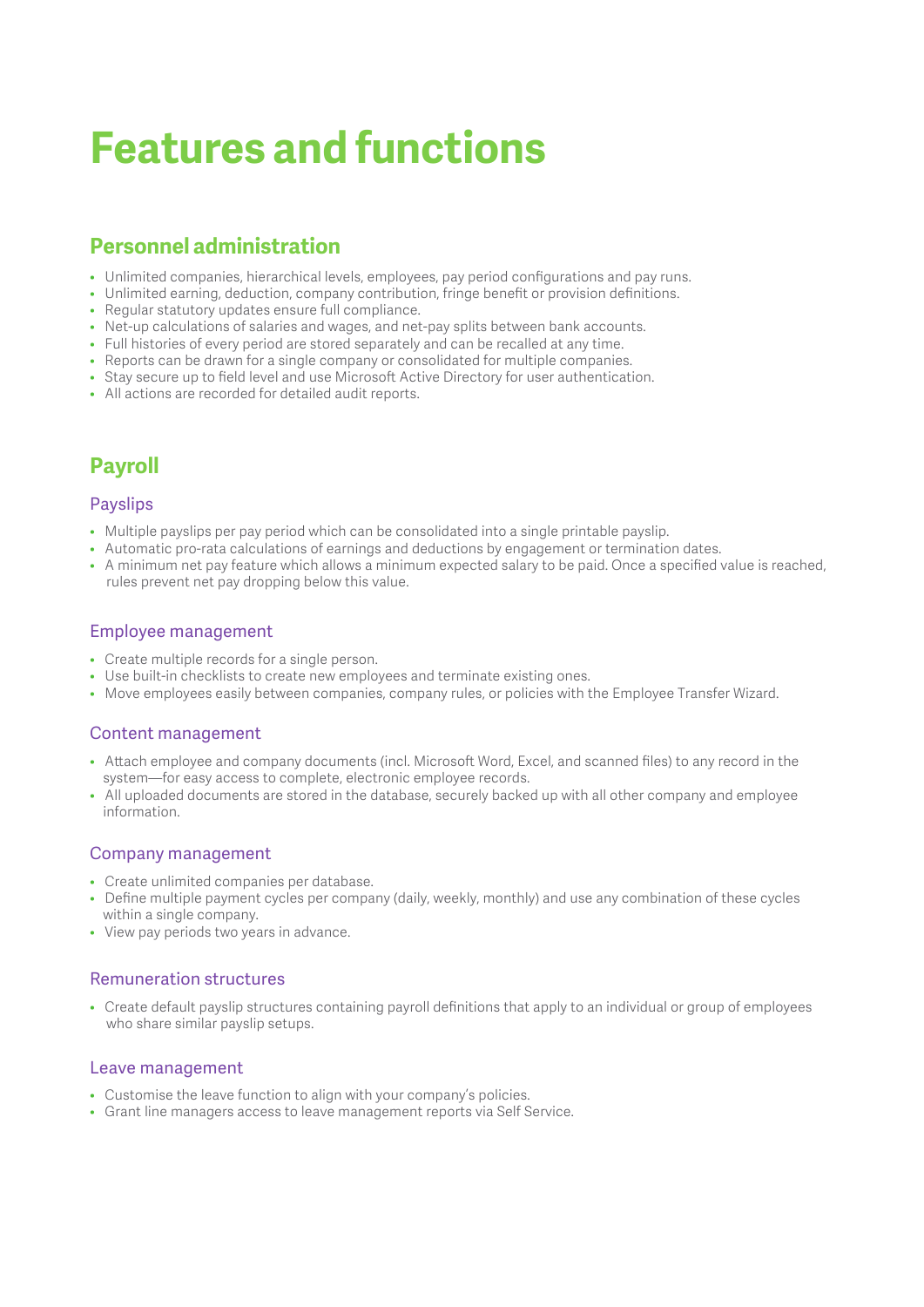#### Calculations

• Define formulas (including multiple calculations per payslip line) and define sliding scales for any earning structure (e.g. commission) with the Expression Builder.

#### Batches

• Import and export large amounts of data directly to and from Microsoft Excel, and quickly create forms for regular use (e.g. overtime hours or bonus values) with the Batch Wizard.

#### Management reporting

- Style, print and export reports for distribution.
- Group information, re-order or drag columns to form limitless table and chart layouts.
- Amend, tweak or simplify existing reports.
- Export reports to Microsoft Excel or attach them to emails.

#### Auditing

All saved changes are recorded for detailed reporting that covers:

- Fields changed.
- The person responsible for changes.
- Old and new values.
- The date/s when changes were made.

#### **Security**

- Role-based security allows reusable security configurations to be defined which can then be assigned to multiple users; for stricter control over who can view specific data or perform specific actions.
- Define security on navigation (screens), zones, and company rules up to field level. Apply password policies or integrate these with Microsoft Active Directory to enable single login capabilities.
- A full history of every login attempt is recorded, showing reasons for login failures and password changes; providing a full audit trail of all changes and activities.

# **Add-on modules for additional functionality**

#### Job costing

• The job costing module allocates labour costs to projects and different departments across numerous industries, from construction to agriculture, labour hire, nursing, and mining.

#### Interface with your general ledger

• Seamlessly integrate with your general ledger through a flexible, once-off configuration.

#### Sage Intelligence Reporting

• Built around Microsoft Excel, the Sage Intelligence Reporting module lets you effortlessly create reports and analyse data across your entire business, improving visibility into your organisation and helping you make informed business decisions.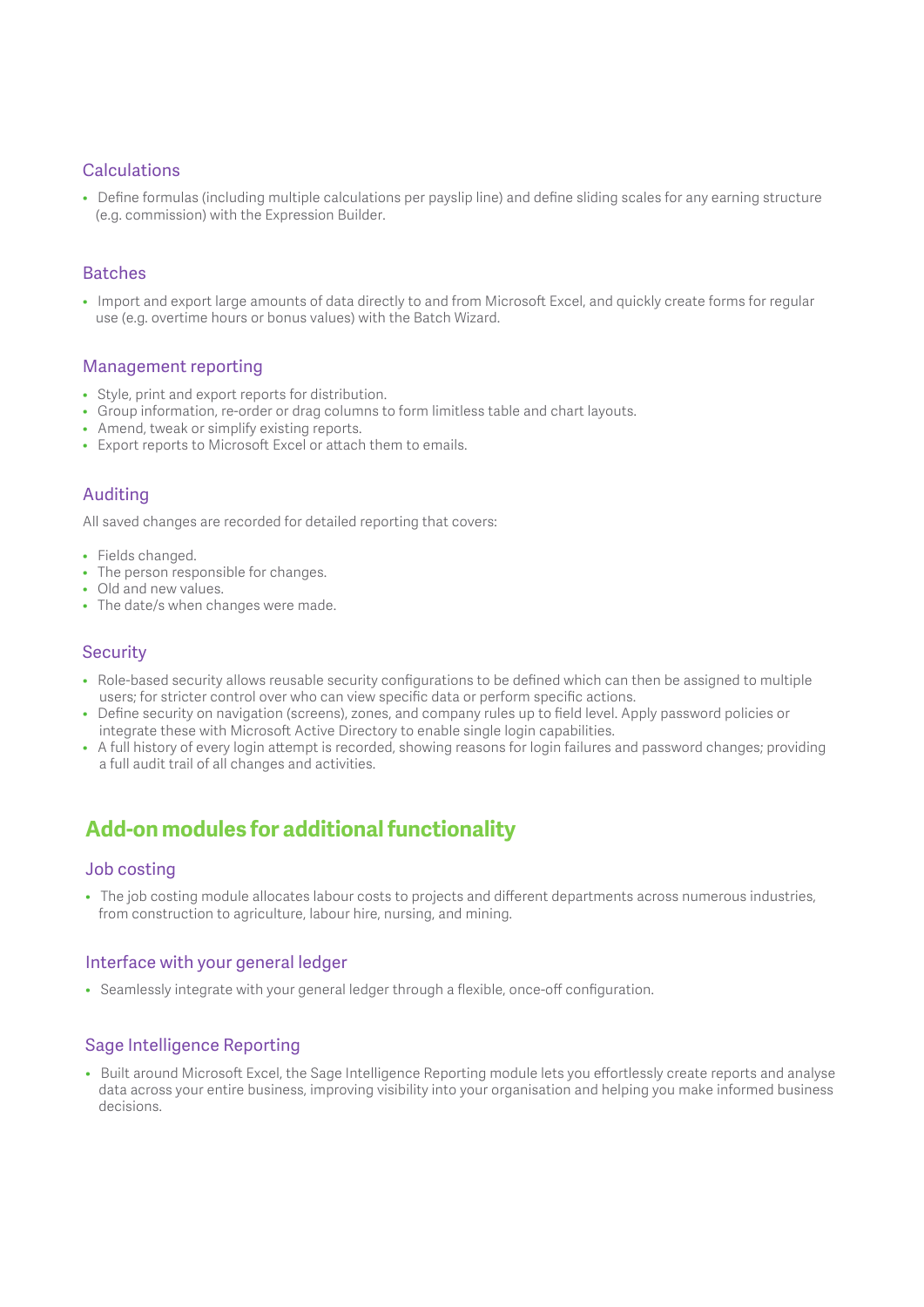### **HR**

#### The HR modules for Sage 300 People are process-driven and follow a systematic approach throughout, allowing you to:

- Replace traditional employee files with easy-to-use, always available electronic files to which documents can be attached.
- Provide your employees, managers, and users with access to real-time information from multiple locations simultaneously.
- Email copies of reports directly from the application and/or export to various formats, including PDF and Microsoft Excel.
- Give managers the ability to access employee records, conduct performance reviews, and print HR documents.

#### Manage jobs and positions

- The job management module gives you complete control over and visibility of each job specification and position requirement within your organisation.
- The position profile allows you to capture everything from the location of a position in the company hierarchy and its competency requirements, to key performance areas (KPAs) and indicators (KPIs) for the position.

#### Manage employees and record employee transactions

• Keep a complete record of each employee including employee transactions and document attachments such as disciplinary actions, discussions conducted, experience gained, items issued, qualifications obtained, training planned and attended, and medical histories.

#### Manage performance

- A flexible setup allows you to define performance agreements and competencies per position, with specific objectives for execution per employee.
- Transaction histories include performance, competency and free-format reviews; value assessments that form part of 360° reviews; performance goals; and development plans per employee.

#### **TimeFlow**

• TimeFlow allows your human resource department to create custom process flows on a timeline to manage business processes. This is especially suited to onboarding and offboarding processes; allowing you to automatically spawn workflows, notifications, and checklists to manage a business process visually.

# **Self Service (SS)**

#### Benefits for employees

- Apply for leave.
- Manage claims.
- Manage personal details like bank accounts and next-of-kin information.
- View current and previous payslips and tax certificates.
- Print selected reports.
- Complete performance reviews.
- Start a free-text workflow.

#### Benefits for managers

- Approve transactions.
- Manage performance reviews.
- Manage surveys.
- View leave schedules for all employees on a team calendar.
- Print reports.

#### The features listed above can be restricted to individuals or groups of employees.